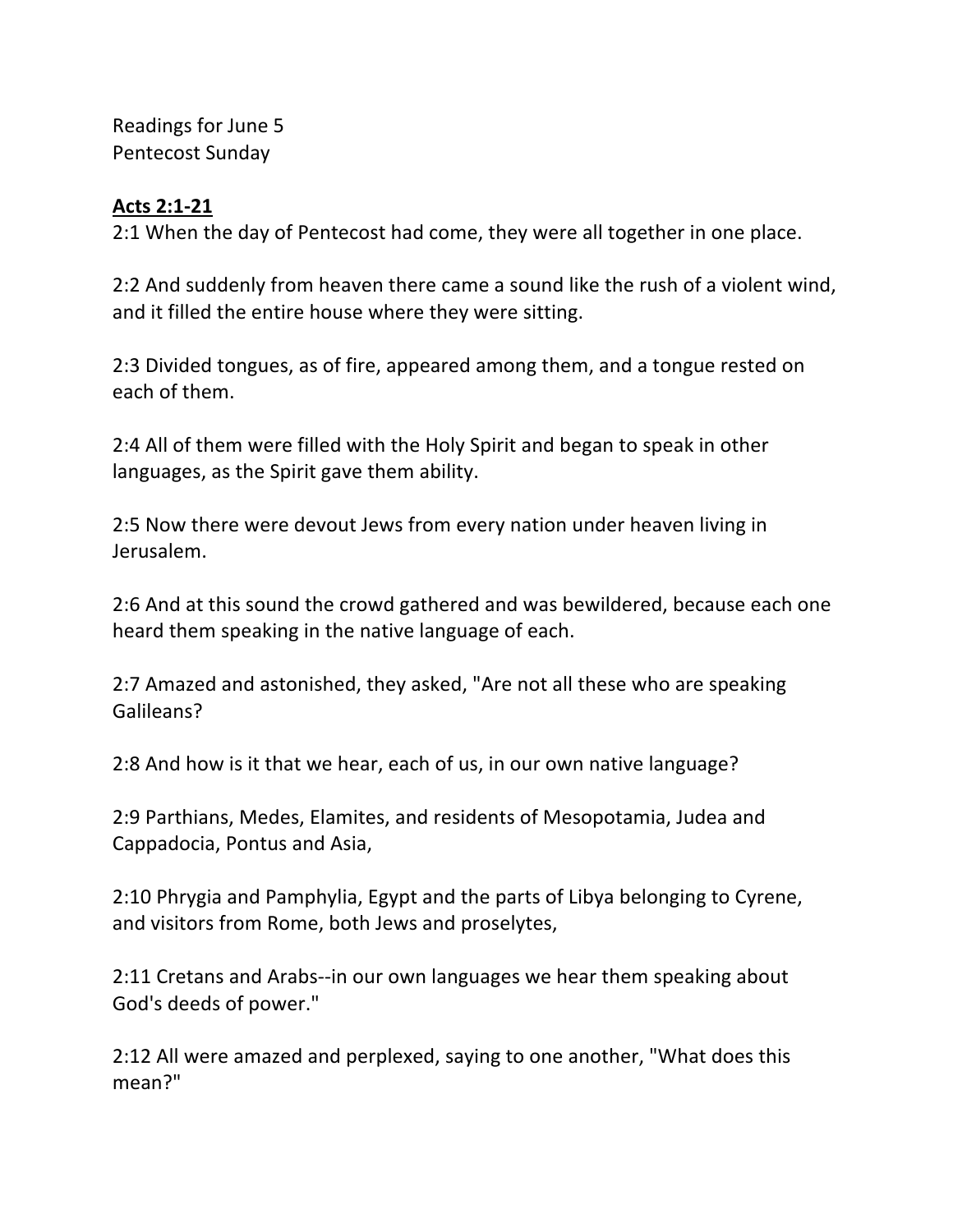2:13 But others sneered and said, "They are filled with new wine."

2:14 But Peter, standing with the eleven, raised his voice and addressed them, "Men of Judea and all who live in Jerusalem, let this be known to you, and listen to what I say.

2:15 Indeed, these are not drunk, as you suppose, for it is only nine o'clock in the morning.

2:16 No, this is what was spoken through the prophet Joel:

2:17 'In the last days it will be, God declares, that I will pour out my Spirit upon all flesh, and your sons and your daughters shall prophesy, and your young men shall see visions, and your old men shall dream dreams.

2:18 Even upon my slaves, both men and women, in those days I will pour out my Spirit; and they shall prophesy.

2:19 And I will show portents in the heaven above and signs on the earth below, blood, and fire, and smoky mist.

2:20 The sun shall be turned to darkness and the moon to blood, before the coming of the Lord's great and glorious day.

2:21 Then everyone who calls on the name of the Lord shall be saved.'

## **John 14:8-17, 25-27**

14:8 Philip said to him, "Lord, show us the Father, and we will be satisfied."

14:9 Jesus said to him, "Have I been with you all this time, Philip, and you still do not know me? Whoever has seen me has seen the Father. How can you say, 'Show us the Father'?

14:10 Do you not believe that I am in the Father and the Father is in me? The words that I say to you I do not speak on my own; but the Father who dwells in me does his works.